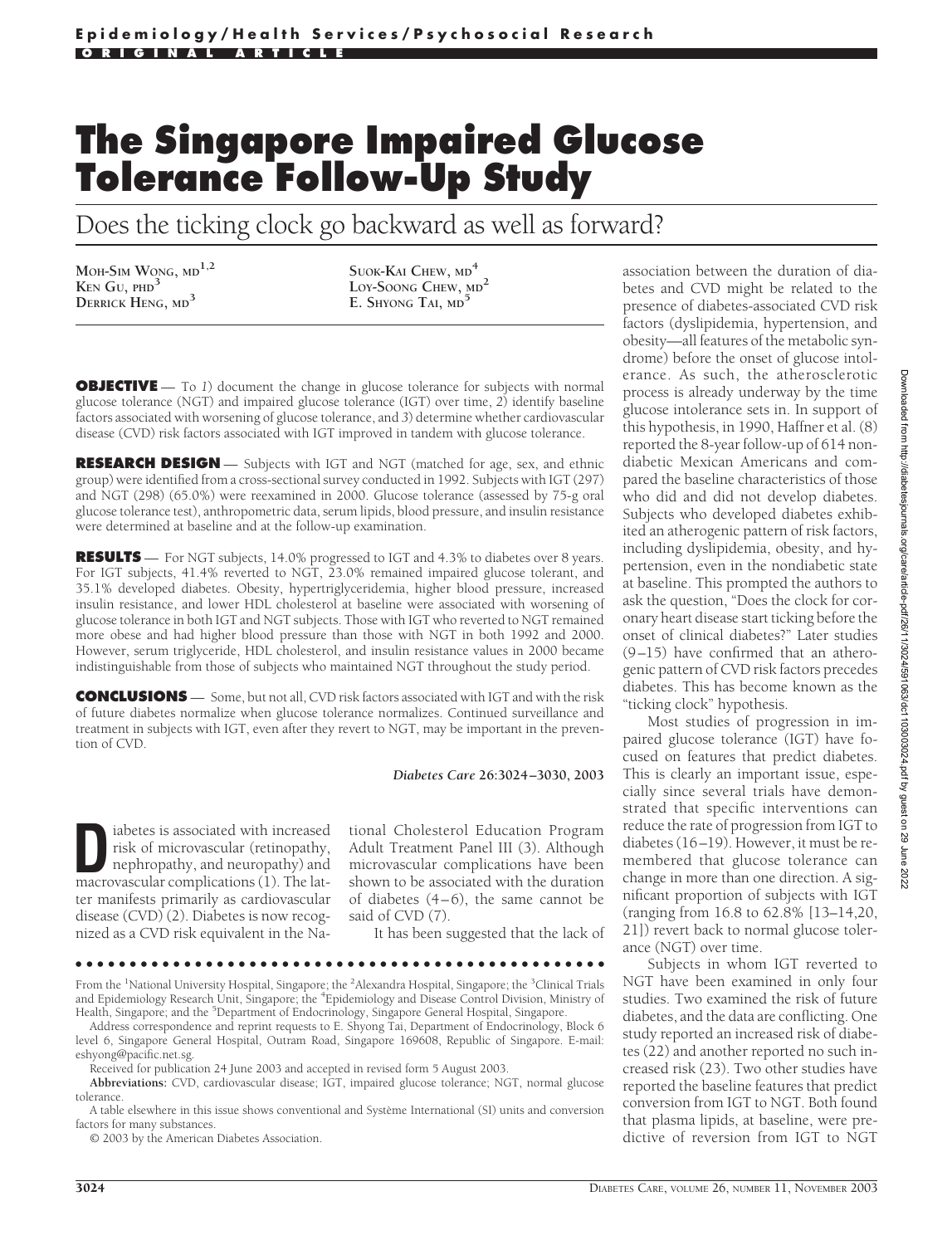(24,25). What remains unclear is what happens to these CVD risk factors in these individuals when their glucose tolerance returns from IGT to NGT. Do the factors reverse or do they remain the same, such that these individuals continue to be at increased risk of CVD?

To answer this question, we conducted the Singapore Impaired Glucose Tolerance Follow-Up Study. The aims of the study were to *1*) document the change in glucose tolerance for subjects with NGT and IGT over time, *2*) identify baseline risk factors associated with worsening of glucose tolerance over time, and *3*) determine whether the other associated CVD risk factors also improved among those in whom glucose tolerance returned to normal.

# **RESEARCH DESIGN AND**

**METHODS** — This was a prospective cohort study comprising subjects with IGT and NGT who were examined in 1992 and 2000. In 1992, a representative cross-sectional sample of the entire Singapore population, comprising 3,568 subjects aged 18–69 years, was examined in a health survey to determine the prevalence of risk factors for major noncommunicable diseases in Singapore. The methodology and population characteristics have been described previously (26). With the exception of 121 subjects who were on oral hypoglycemic agents or insulin for the treatment of diabetes and 11 subjects with venepuncture failure, all subjects (96.3%) were subjected to a 75-g oral glucose tolerance test. The glucose tolerance status was thus determined for 3,557 (99.7%) of the 3,568 subjects who participated in the survey.

A total of 469 subjects with IGT were identified in 1992. In the year 2000, all subjects with IGT and 468 subjects with NGT (matched for age, sex, and ethnicity) were invited to the follow-up study. The discrepancy of one subject arose due to the unavailability of sufficient Chinese women with NGT aged 65–69 years. Among the 937 NGT and IGT subjects selected, 1 died, 1 was mentally ill, and 20 could not be traced. Of the remaining 915 subjects, 595 participated in the study, giving a response rate of 65.0%. Using the baseline data from 1992, we compared the participants with the nonparticipants (Table 1). There were no statistically significant differences for age, sex, race, fasting glucose level, diastolic blood pressure, BMI, waist-

| Table 1—Comparison between respondents and nonrespondents, the Singapore Impaired |  |  |  |
|-----------------------------------------------------------------------------------|--|--|--|
| Glucose Tolerance Follow-Up Study                                                 |  |  |  |

|                                    | Respondents        | Nonrespondents     | $\boldsymbol{P}$ |
|------------------------------------|--------------------|--------------------|------------------|
| Age (years)*                       | $44.1 \pm 11.62$   | $43.8 \pm 14.36$   | 0.81             |
| Waist (cm)                         | $80.99 \pm 10.98$  | $79.59 \pm 10.66$  | 0.19             |
| BMI (kg/m <sup>2</sup> )           | $25.22 \pm 4.43$   | $24.66 \pm 4.52$   | 0.20             |
| Waist-to-hip ratio                 | $0.82 \pm 0.08$    | $0.82 \pm 0.07$    | 0.38             |
| SBP (mmHg)                         | $124.74 \pm 17.59$ | $128.74 \pm 22.02$ | 0.04             |
| DBP (mmHg)                         | $74.18 \pm 11.36$  | $74.33 \pm 12.65$  | 0.90             |
| Fasting glucose (mmol/l)           | $5.75 \pm 0.55$    | $5.75 \pm 0.58$    | 0.98             |
| 2-h postchallenge glucose (mmol/l) | $8.86 \pm 0.85$    | $9.08 \pm 0.91$    | 0.01             |
| Cholesterol (mmol/l)               | $5.55 \pm 1.02$    | $5.74 \pm 1.17$    | 0.09             |
| LDL cholesterol (mmol/l)           | $3.58 \pm 0.96$    | $3.76 \pm 1.10$    | 0.09             |
| HDL cholesterol (mmol/l)           | $1.20 \pm 0.30$    | $1.23 \pm 0.31$    | 0.32             |
| Triglyceride (mmol/l)              | $1.93 \pm 1.66$    | $1.77 \pm 1.74$    | 0.33             |
| ApoB (mg/dl)                       | $1.41 \pm 0.35$    | $1.44 \pm 0.38$    | 0.32             |
| Insulin resistance                 | $2.62 \pm 1.72$    | $2.85 \pm 2.43$    | 0.24             |
| Ethnic group (%)                   |                    |                    |                  |
| Chinese                            | 70.2               | 74.8               | 0.58             |
| Malay                              | 16.4               | 13.5               |                  |
| Indian                             | 13.4               | 11.6               |                  |
| Sex $(\%)$                         |                    |                    |                  |
| Male                               | 47.2               | 43.2               | 0.43             |
| Female                             | 52.8               | 56.8               |                  |
| Years of formal education (%)      |                    |                    |                  |
| $\leq$ 10 years                    | 83.9               | 89.7               | 0.01             |
| $>10$ years                        | 16.1               | 10.3               |                  |
| Marital status (%)                 |                    |                    |                  |
| Single/divorced/widowed            | 19.1               | 30.3               | 0.02             |
| Married                            | 80.9               | 69.7               |                  |
| Smoking (%)                        |                    |                    |                  |
| Yes                                | 24.4               | 24.5               | 1.00             |
| No                                 | 75.6               | 75.5               |                  |
| Family history of diabetes (%)     |                    |                    |                  |
| Yes                                | 28.4               | 22.6               | 0.37             |
| No                                 | 71.6               | 77.4               |                  |

Data are means  $\pm$  SD or %. Estimated means  $\pm$  SD were calculated by ANCOVA and adjusted for age and sex. ApoB, apolipoprotein B-100; DBP, diastolic blood pressure; SBP, systolic blood pressure. \*Unadjusted.

to-hip ratio, serum lipid concentrations, or family history of diabetes between participants and nonparticipants. However, the nonparticipants received fewer years of formal education and were more likely to be single or divorced. Furthermore, they had higher systolic blood pressure and 2-h postload glucose than the participants.

Diabetes and IGT were diagnosed on the basis of the 1998 World Health Organization criteria (27). Diabetes was diagnosed if the subject's fasting plasma glucose was  $\geq 7.0$  mol/l or the 2-h postchallenge glucose value during the oral glucose tolerance test was  $\geq$ 11.1 mmol/l, or if the subject reported that a physician had

**Table 2—***Change in glucose tolerance for subjects with NGT and IGT from 1992 to 2000, the Singapore Impaired Glucose Tolerance Follow-Up Study*

|     | NGT       | IGT      | <b>Diabetes</b> |         |
|-----|-----------|----------|-----------------|---------|
| NGT | 227(81.7) | 39(14.0) | 12(4.3)         | < 0.001 |
| IGT | 122(41.4) | 67(23.0) | 102(35.1)       |         |

Data are *n* (%). This table excludes 26 of the initial 595 subjects. Eight subjects were excluded because of incomplete data for fasting or 2-h postload glucose. A further 18 subjects with impaired fasting glycemia but not IGT at baseline or on follow-up were also excluded.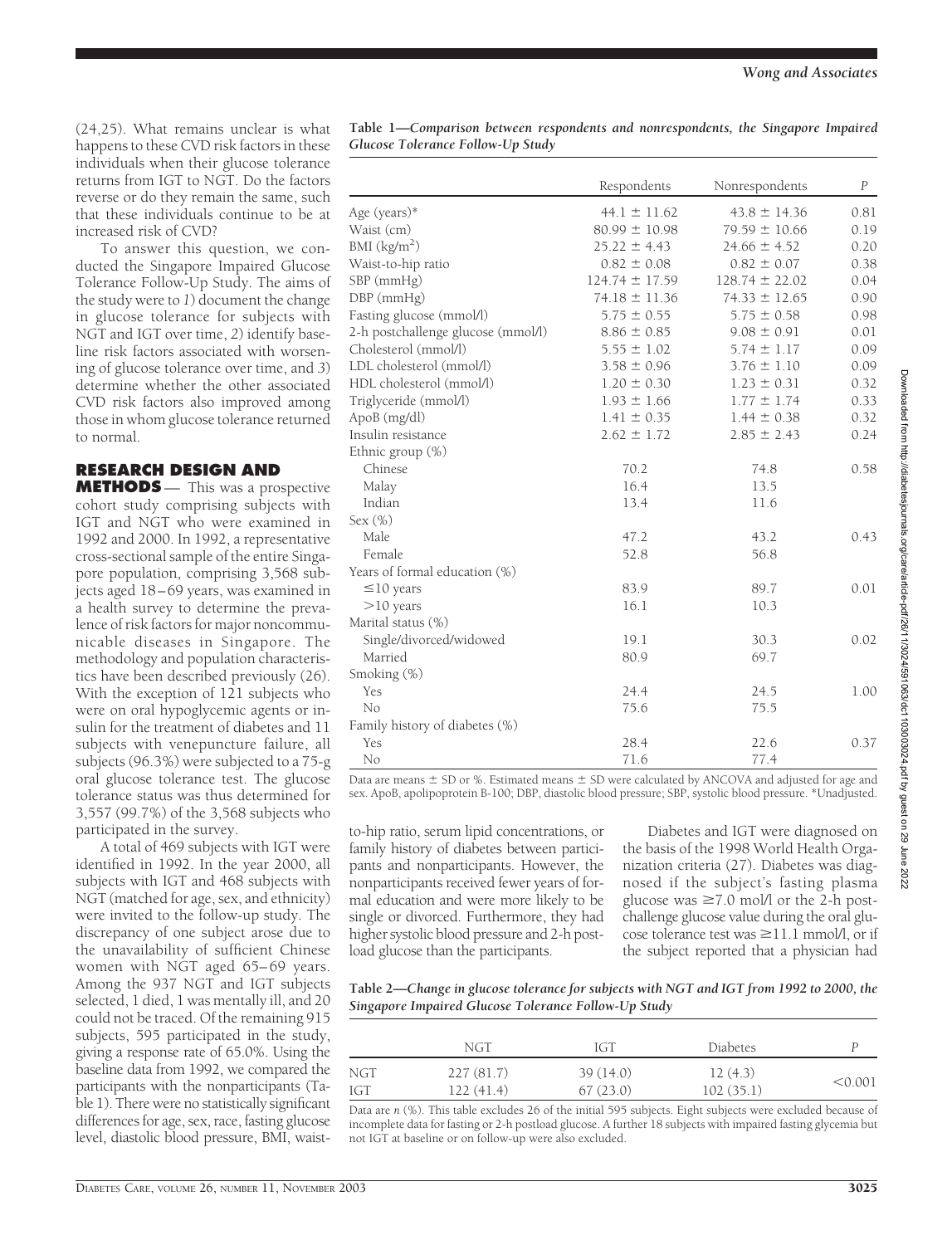|  | Table 3-Baseline (1992) characteristics based on change of glucose status between 1992 and 2000 |  |  |  |  |  |
|--|-------------------------------------------------------------------------------------------------|--|--|--|--|--|
|  |                                                                                                 |  |  |  |  |  |

|                                    |                 |                 |                 |                 |                 |                 | $\boldsymbol{P}$       |         |
|------------------------------------|-----------------|-----------------|-----------------|-----------------|-----------------|-----------------|------------------------|---------|
| Baseline CVD risk factors,<br>1992 | NGT-NGT         | NGT-IGT         | NGT-diabetes    | IGT-NGT         | IGT-IGT         | IGT-diabetes    | NGT-NGT vs.<br>IGT-NGT | Overall |
| n                                  | 227             | 39              | 12              | 122             | 67              | 102             |                        |         |
| Waist (cm)                         | $74.6 \pm 0.6$  | $78.7 \pm 1.4$  | $83.8 \pm 2.4$  | $78.7 \pm 0.8$  | $80.2 \pm 1.1$  | $84.1 \pm 0.9$  | < 0.001                | < 0.001 |
| Waist-to-hip ratio                 | $0.79 \pm 0.01$ | $0.82 \pm 0.01$ | $0.83 \pm 0.01$ | $0.81 \pm 0.01$ | $0.82 \pm 0.01$ | $0.84 \pm 0.01$ | < 0.001                | < 0.001 |
| BMI (kg/m <sup>2</sup> )           | $22.5 \pm 0.3$  | $24.7 \pm 0.6$  | $26.2 \pm 1.1$  | $24.4 \pm 0.4$  | $24.7 \pm 0.5$  | $26.4 \pm 0.4$  | < 0.001                | < 0.001 |
| $SBP$ (mmHg)                       | $117 \pm 1$     | $123 \pm 3$     | $122 \pm 4$     | $122 \pm 1$     | $125 \pm 2$     | $127 \pm 2$     | 0.001                  | < 0.001 |
| $DBP$ (mmHg)                       | $68 \pm 1$      | $73 \pm 2$      | $74 \pm 3$      | $72 \pm 1$      | $75 \pm 1$      | $76 \pm 1$      | < 0.001                | < 0.001 |
| Total cholesterol (mmol/l)         | $5.47 \pm 0.06$ | $5.70 \pm 0.15$ | $5.46 \pm 0.26$ | $5.35 \pm 0.09$ | $5.70 \pm 0.12$ | $5.61 \pm 0.10$ | 0.296                  | 0.153   |
| Triglyceride (mmol/l)              | $1.25 \pm 0.05$ | $1.58 \pm 0.11$ | $1.95 \pm 0.19$ | $1.47 \pm 0.07$ | $1.65 \pm 0.09$ | $1.86 \pm 0.08$ | 0.008                  | < 0.001 |
| LDL cholesterol (mmol/l)           | $3.63 \pm 0.06$ | $3.85 \pm 0.14$ | $3.47 \pm 0.25$ | $3.48 \pm 0.09$ | $3.70 \pm 0.12$ | $3.61 \pm 0.10$ | 0.156                  | 0.320   |
| HDL cholesterol (mmol/l)           | $1.27 \pm 0.02$ | $1.13 \pm 0.04$ | $1.11 \pm 0.08$ | $1.20 \pm 0.03$ | $1.25 \pm 0.04$ | $1.15 \pm 0.03$ | 0.032                  | 0.001   |
| ApoB                               | $1.32 \pm 0.02$ | $1.50 \pm 0.05$ | $1.43 \pm 0.09$ | $1.33 \pm 0.03$ | $1.46 \pm 0.04$ | $1.46 \pm 0.03$ | 0.974                  | < 0.001 |
| LDL:apoB ratio                     | $2.77 \pm 0.03$ | $2.60 \pm 0.06$ | $2.47 \pm 0.10$ | $2.62 \pm 0.04$ | $2.54 \pm 0.05$ | $2.49 \pm 0.04$ | 0.002                  | < 0.001 |
| Insulin resistance                 | $1.50 \pm 0.09$ | $1.91 \pm 0.19$ | $3.48 \pm 0.31$ | $2.27 \pm 0.12$ | $2.36 \pm 0.15$ | $2.96 \pm 0.13$ | < 0.001                | < 0.001 |

Data are means  $\pm$  SE. Groups are named on the basis of baseline glucose tolerance (1992) followed by glucose tolerance on follow-up examination (2000). Analysis utilized ANCOVA adjusted for age and sex. Pairwise comparison between groups was carried out using the least square difference method. This table excludes 26 of the initial 595 subjects. Eight subjects were excluded because of incomplete data for fasting or 2-h postload glucose. A further 18 subjects with impaired fasting glycemia but not IGT at baseline or on follow-up were also excluded. ApoB, apolipoprotein B-100; DBP, diastolic blood pressure; SBP, systolic blood pressure.

diagnosed diabetes during the follow-up period with laboratory confirmation. IGT was diagnosed if the 2-h postload glucose was  $\geq 7.8$  mmol/l and  $\leq 11.1$  mmol/l. Eight subjects had incomplete data for fasting glucose or 2-h postload glucose on the follow-up examination due to venepuncture failure and were excluded. The study population included a small number of individuals (14 at baseline and 4 at the follow-up examination) with impaired fasting glycemia (6.0  $<$  fasting plasma glucose  $<$  7.0 mmol/l and 2-h postload glucose  $\leq 7.8$ 

mmol/l). In view of previous evidence that these subjects may differ from those with IGT in terms of progression to diabetes and due to the small number of subjects in this group, these 18 subjects were also excluded, leaving 569 subjects for analysis in Tables 2–4.

#### Clinical and biochemical assessments

Identical survey methodology was used for both the baseline (1992) and follow-up (2000) examinations. Information regarding demographic indexes (age, ethnic group, marital status, and sex), medical history of diabetes or hypertension, and lifestyle factors (including exercise frequency and smoking habits) were collected using interviewer-administered questionnaires. Smokers were defined as those who smoked daily. Regular exercise was defined as exercise for at least 20 min on three or more occasions per week.

For the follow-up examination, the interviewers comprised investigators and nurses who had prior experience with the

#### **Table 4—***Follow-up (2000) characteristics based on change of glucose status between 1992 and 2000*

|                             |                 |                 |                 |                 |                 |                 | $\boldsymbol{P}$       |         |
|-----------------------------|-----------------|-----------------|-----------------|-----------------|-----------------|-----------------|------------------------|---------|
| CVD risk factors, 2000      | NGT-NGT         | NGT-IGT         | NGT-diabetes    | IGT-NGT         | IGT-IGT         | IGT-diabetes    | NGT-NGT vs.<br>IGT-NGT | Overall |
| n                           | 227             | 39              | 12              | 122             | 67              | 102             |                        |         |
| Waist (cm)                  | $80.8 \pm 0.6$  | $86.0 \pm 1.5$  | $91.4 \pm 2.6$  | $83.4 \pm 0.9$  | $86.3 \pm 1.2$  | $89.0 \pm 1.0$  | 0.019                  | < 0.001 |
| Waist-to-hip ratio          | $0.85 \pm 0.01$ | $0.87 \pm 0.01$ | $0.89 \pm 0.04$ | $0.86 \pm 0.01$ | $0.87 \pm 0.01$ | $0.89 \pm 0.01$ | 0.193                  | < 0.001 |
| BMI $\frac{\text{kg}}{m^2}$ | $23.5 \pm 0.3$  | $25.9 \pm 0.7$  | $26.8 \pm 1.2$  | $24.7 \pm 0.4$  | $25.9 \pm 0.6$  | $27.3 \pm 0.5$  | 0.015                  | < 0.001 |
| $SBP$ (mm $Hg$ )            | $127 \pm 1$     | $136 \pm 3$     | $130 \pm 5$     | $133 \pm 2$     | $137 \pm 2$     | $139 \pm 2$     | 0.006                  | < 0.001 |
| $DBP$ (mmHg)                | $77 \pm 1$      | $82 \pm 2$      | $80 \pm 3$      | $80 \pm 1$      | $85 \pm 1$      | $84 \pm 1$      | 0.059                  | < 0.001 |
| Total cholesterol (mmol/l)  | $5.58 \pm 0.07$ | $5.83 \pm 0.16$ | $5.54 \pm 0.27$ | $5.50 \pm 0.10$ | $5.90 \pm 0.13$ | $5.85 \pm 0.11$ | 0.529                  | 0.036   |
| Triglyceride (mmol/l)       | $1.35 \pm 0.06$ | $1.75 \pm 0.13$ | $1.93 \pm 0.23$ | $1.38 \pm 0.08$ | $1.61 \pm 0.11$ | $1.87 \pm 0.09$ | 0.797                  | 0.01    |
| LDL cholesterol (mmol/l)    | $3.51 \pm 0.06$ | $3.77 \pm 0.15$ | $3.46 \pm 0.25$ | $3.45 \pm 0.09$ | $3.71 \pm 0.12$ | $3.73 \pm 0.10$ | 0.565                  | 0.197   |
| HDL cholesterol (mmol/l)    | $1.44 \pm 0.02$ | $1.25 \pm 0.05$ | $1.25 \pm 0.09$ | $1.42 \pm 0.03$ | $1.44 \pm 0.04$ | $1.34 \pm 0.04$ | 0.761                  | 0.004   |
| Insulin resistance          | $1.65 \pm 0.11$ | $2.72 \pm 0.26$ | $4.75 \pm 0.45$ | $1.90 \pm 0.16$ | $2.67 \pm 0.21$ | $4.56 \pm 0.18$ | 0.192                  | < 0.001 |

Data are means  $\pm$  SE. Groups are named on the basis of baseline glucose tolerance (1992) followed by glucose tolerance on follow-up examination (2000). Analysis utilized ANCOVA adjusted for age and sex. Pairwise comparison between groups was carried out using the least square difference method. This table excludes 26 of the initial 595 subjects. Eight subjects were excluded because of incomplete data for fasting or 2-h postload glucose. A further 18 subjects with impaired fasting glycemia but not IGT at baseline or on follow-up were also excluded. ApoB, apolipoprotein B-100; DBP, diastolic blood pressure; SBP, systolic blood pressure.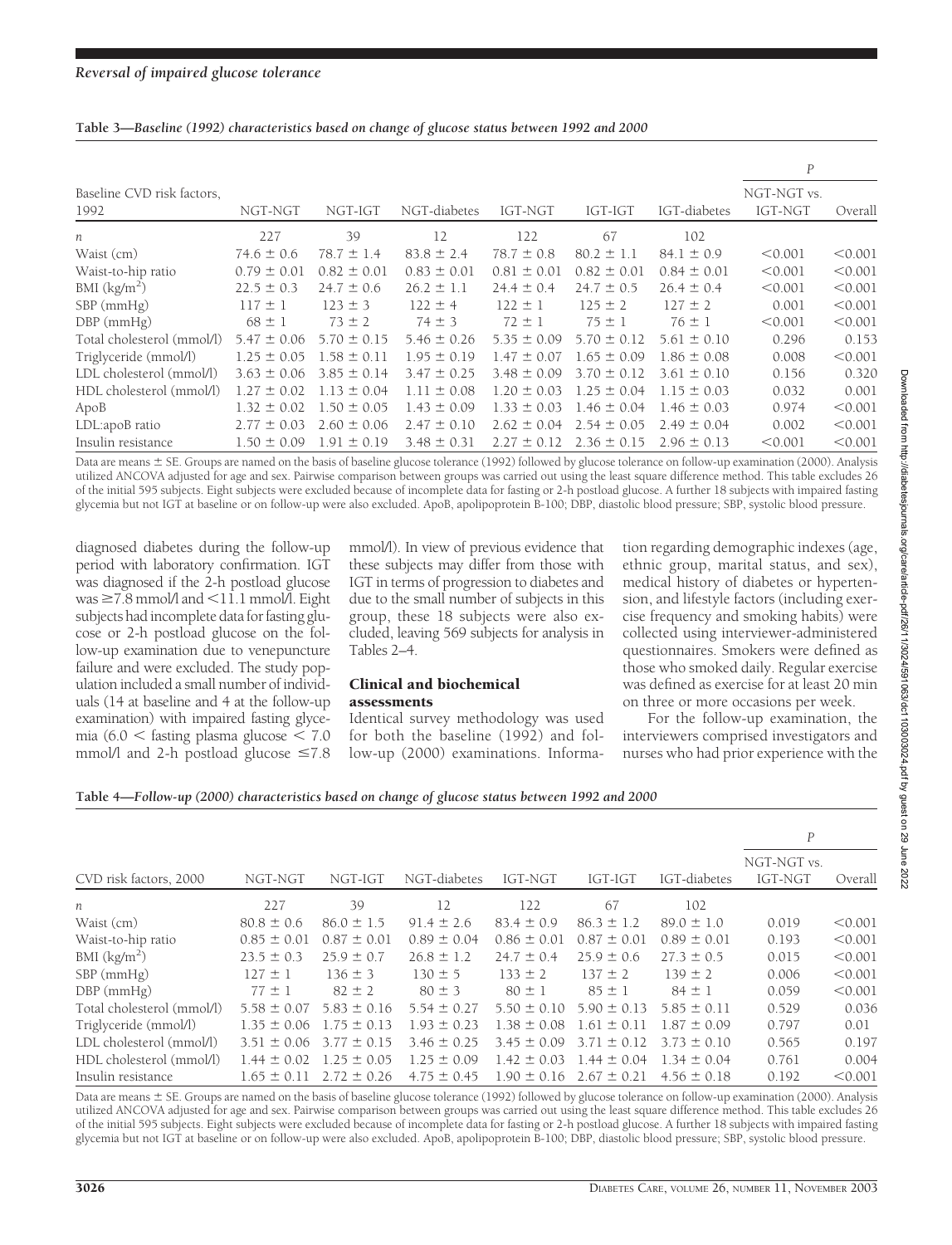1992 Singapore National Health Survey. Interviewers were blinded for the baseline glucose tolerance status of the subjects during the interviews. The interview questionnaire was prepared in English and subsequently sent to the Ministry of Information and the Arts for translation to Chinese, Malay, and Tamil. Data entry was repeatedly checked by random case selection and outlier reviews.

Blood pressure and anthropometric data (weight, height, waist circumference, and hip circumference) were measured for all individuals. Blood lipids (total cholesterol, triglyceride, and HDL cholesterol), glucose, and insulin were assayed after a 10-h fast.

#### Laboratory methods

Details of the assays used in 1992 have been previously reported (26). In the year 2000, serum lipids and plasma glucose were analyzed by enzymatic methods on the Cobas Integra automated analyzer (Roche Diagnostics, Basel, Switzerland) within 4 h of specimen collection. Serum insulin was measured by immunoassay on the Abbott Axsym analyzer (Abbott Laboratories) within 6 h of collection. LDL cholesterol was derived from the Friedewald equation. Insulin resistance was derived mathematically using the homeostasis model assessment (28).

## Statistical analysis

Statistical analysis was performed using the Statistical Package for Social Sciences (SPSS) version 11.0 for Windows (SPSS, Chicago, IL). Comparisons between continuous variables were carried out using ANCOVA using general linear models.  $\chi^2$ tests were used for the categorical variables. Highly skewed variables (HDL cholesterol, insulin, insulin resistance, and triglycerides) were log transformed to improve the normality of distribution before performing statistical tests.

## Ethical considerations

The study protocol was approved by the institutional review board and the ethics committee of the Alexandra Hospital. Informed consent was obtained from all participants. Patients' privacy and right of refusal to participate without giving reasons were fully respected. All information and data collected were deemed confidential. All patients received a hardcopy of their own biochemical results, and fol-

|                                    | NGT              | IGT              | $P$ (IGT vs. NGT) |
|------------------------------------|------------------|------------------|-------------------|
| $\eta$                             | 298              | 297              |                   |
| Age (years)*                       | $43.7 \pm 0.7$   | $43.8 \pm 0.7$   | 0.925             |
| Waist (cm)                         | $75.8 \pm 0.5$   | $81.2 \pm 0.5$   | < 0.001           |
| BMI $(kg/m2)$                      | $23.1 \pm 0.2$   | $25.2 \pm 0.2$   | < 0.001           |
| Waist-to-hip ratio                 | $0.80 \pm 0.003$ | $0.83 \pm 0.003$ | < 0.001           |
| $SBP$ (mm $Hg$ )                   | $118 \pm 1$      | $125 \pm 1$      | < 0.001           |
| $DBP$ (mmHg)                       | $69 \pm 1$       | $74 \pm 1$       | < 0.001           |
| Fasting glucose (mmol/l)           | $5.4 \pm 0.3$    | $5.7 \pm 0.3$    | < 0.001           |
| 2-h postchallenge glucose (mmol/l) | $5.9 \pm 0.5$    | $8.9 \pm 0.5$    | < 0.001           |
| Total cholesterol (mmol/l)         | $5.51 \pm 0.06$  | $5.54 \pm 0.06$  | 0.657             |
| Triglycerides (mmol/l)             | $1.42 \pm 0.08$  | $1.95 \pm 0.08$  | < 0.001           |
| HDL cholesterol (mmol/l)           | $1.24 \pm 0.02$  | $1.19 \pm 0.02$  | 0.026             |
| LDL cholesterol (mmol/l)           | $3.65 \pm 0.05$  | $3.659 \pm 0.05$ | 0.452             |
| ApoB (mg/dl)                       | $1.36 \pm 0.02$  | $1.41 \pm 0.02$  | 0.064             |
| LDL:apoB ratio                     | $2.73 \pm 0.02$  | $2.56 \pm 0.02$  | < 0.001           |
| Fasting insulin (IU/l)             | $6.9 \pm 0.3$    | $10.0 \pm 0.3$   | < 0.001           |
| Insulin resistance                 | $1.67 \pm 0.08$  | $2.58 \pm 0.08$  | < 0.001           |

Data are means  $\pm$  SE. This table includes all subjects who attended the follow-up examination ( $n = 595$ ). Estimated means  $\pm$  SE are calculated by ANCOVA and adjusted for age and sex. ApoB, apolipoprotein B-100; DBP, diastolic blood pressure; SBP, systolic blood pressure. \*Unadjusted.

low-up advice was given where medical treatment was required.

**RESULTS** — Table 5 shows the baseline characteristics of NGT and IGT subjects who were included in this analysis. IGT subjects showed increased levels of several CVD risk factors, including obesity, blood pressure, hypertriglyceridemia, low HDL cholesterol concentration, and a low LDL cholesterol:apolipoprotein B ratio.

Table 2 shows the change in glucose tolerance among those with NGT and IGT over the 8-year follow-up period. Overall, 35.1% of subjects with IGT progressed to diabetes compared with 4.3% of those with NGT ( $P < 0.001$ ). The rate of progression to diabetes was eight times higher in those with IGT at baseline (4.4% per year) than in those with NGT at baseline (0.53% per year). More than onethird of subjects with IGT reverted to NGT over the 8-year follow-up.

We subsequently divided the study population into six groups according to the change in glucose tolerance during the follow-up period. The six groups were named according to their glucose tolerance at baseline, followed by the glucose tolerance at the follow-up examination. Thus, those who had NGT at baseline and IGT at follow-up were grouped together under NGT-IGT. The same risk factors that were associated with IGT at baseline

(Table 5) were also seen in those in whom glucose tolerance deteriorated over the 8 years of the study (NGT-IGT, NGTdiabetes, and IGT-diabetes) (Table 3). This pattern of CVD risk factors was seen before the development of diabetes (Table 3). When we compared the baseline levels of these same CVD risk factors between those with IGT at baseline who reverted to NGT (IGT-NGT) and those with NGT at baseline who remained NGT (NGT-NGT), we found that they were significantly different. The former subjects were significantly more obese, had higher serum triglyceride concentration, higher blood pressure, greater insulin resistance, and lower HDL cholesterol concentration.

Table 4 shows the anthropometric and biochemical characteristics for the same six groups as measured in the year 2000. Compared with the differences seen at the baseline examination, the differences in the CVD risk factors between the IGT-NGT and NGT-NGT groups decreased during the follow-up period. At follow-up (2000), the former group remained significantly more obese (although the difference in waist-to-hip ratio was not significant). They also had higher systolic blood pressure than that of the NGT-NGT group. However, differences in serum triglyceride concentration, serum HDL cholesterol concentration, fasting insulin, and insulin resistance were no longer detectable.

**Table 5—***Comparison between NGT and IGT groups at baseline.*

Downloaded from http://diabetesjournals.org/care/article-pdf/26/11/3024/591063/dc1103003024.pdf by guest on 29 June 2022 Downloaded from http://diabetesjournals.org/care/article-pdf/26/11/3024/591063/dc1103003024.pdf by guest on 29 June 2022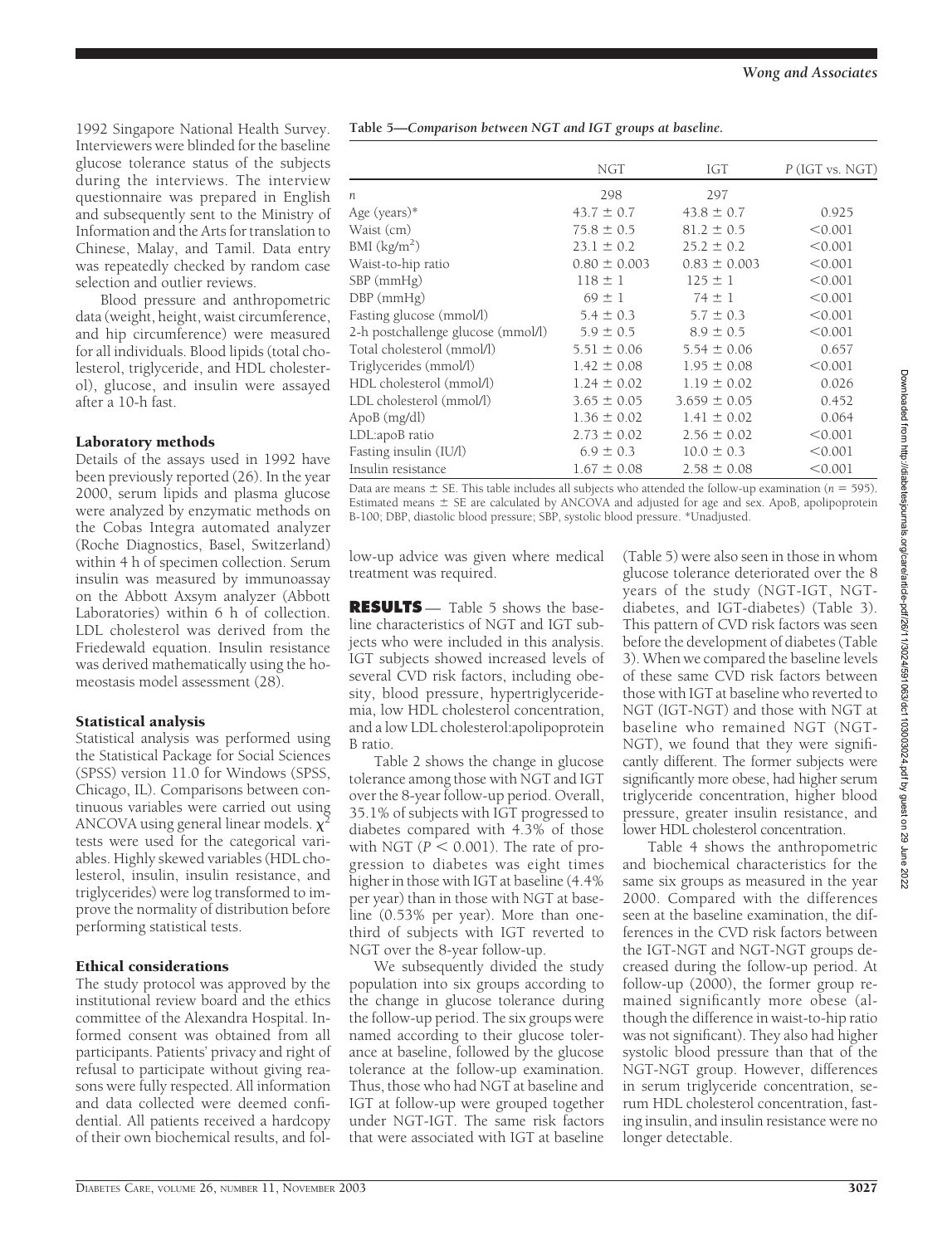

Figure 1—*Weight gain (mean in kilograms) from 1992–2000 according to the change in glucose tolerance (adjusted for age and sex) in the Singapore Impaired Glucose Tolerance Follow-Up Study. The category (*x*) axis represents the baseline glucose tolerance in 1992 followed by the follow-up glucose tolerance in 2000. DM, diabetes.*

Figure 1 shows the weight gained over 8 years for each group. In general, all groups showed an increase in weight over 8 years. However, the group that reverted from IGT to NGT showed the least weight gain. The difference between this group and all other groups was statistically significant, with the exception of those that developed diabetes from baseline NGT. However, this group was also the smallest  $(n = 12)$ . It appeared that those who developed diabetes gained less weight than those who did not. However, this did not reach statistical significance.

**CONCLUSIONS** — Several aspects of our data serve to confirm the findings of previous studies. First, IGT is associated with an atherogenic pattern of CVD risk factors (Table 5). These factors include obesity, hypertriglyceridemia, low HDL cholesterol levels, and hypertension (29–32). Second, IGT is associated with increased risk of future diabetes (33–36) (Table 2). The rate of progression from IGT to diabetes in this study was 4.3% per year. Because the majority of our population comprises ethnic Chinese, we compared this rate against two previous studies carried out in ethnic Chinese. We found that the rate of conversion was significantly lower in our study compared with those carried out in Taiwan (8.8% per year) (14) and China (11.2% per year) (18). In a study conducted on the Micronesian island of Nauru, the progression rate was 4% per year (37), which is very similar to ours. Third, as with previous studies, we have shown that a significant proportion of IGT subjects return to NGT

over time (13,14,20,21). The proportion of IGT subjects who revert to NGT is comparable with that observed in Pima Indians (20). Finally, we have shown that the same atherogenic pattern of CVD risk factors seen in those with IGT is present before the onset of glucose intolerance (Table 3). We have therefore validated the ticking clock hypothesis. In fact, irrespective of baseline glucose tolerance (IGT or NGT), subjects who developed diabetes were found to have similar baseline measures of these risk factors (Table 3).

Our data demonstrate that when glucose tolerance improves from IGT to NGT, dyslipidemia and insulin resistance also improve. Two groups had NGT at the second examination (NGT-NGT and IGT-NGT, in Tables 3 and 4). These two groups had serum triglyceride concentrations, serum HDL cholesterol concentrations, and insulin resistance levels that were significantly different at baseline. In these same subjects, these parameters became indistinguishable in 2000. However, not all CVD risk factors were reversed. IGT-NGT subjects remained significantly more obese and had higher blood pressure than NGT-NGT subjects, even after the glucose tolerance of the former group returned to normal. To our knowledge, this reversibility of CVD risk factors in tandem with glucose tolerance has not been previously reported.

We were especially interested in the role of weight gain and weight loss. In our study, all groups gained weight, irrespective of the change in glucose tolerance (Fig. 1). However, the group that had IGT at baseline and reverted to NGT in 2000

gained the least weight. Previous studies have shown that a program of lifestyle changes that result in weight loss is associated with a decreased risk of progression from IGT to diabetes (16,17). Our data suggests that weight loss may not be essential. Instead, it would appear that preventing age-related weight gain could be sufficient to improve glucose tolerance and reverse some of the associated CVD risk factors.

Our study has shown that several features of the metabolic syndrome (namely dyslipidemia and glucose intolerance) are reversible and change in tandem with improvement in glucose tolerance. However, despite the normalization of some CVD risk factors, others (obesity and blood pressure) remain significantly elevated. Previous studies have shown that subjects with IGT (even if they revert to NGT) may be at increased risk of future diabetes (22) and warrant continued surveillance. Our data suggest that such surveillance, and possibly intervention, may be important for the prevention of CVD as well as diabetes. We have also shown that the reversal of IGT to NGT was seen in those who were best able to avoid weight gain with age. Unfortunately, our study provides no information regarding the means through which these subjects were able to avoid weight gain. There was no difference in the frequency of exercise between this group and other groups (data not shown). We do not have data on the dietary patterns of this group. The elucidation of these factors is of considerable importance for the prevention of diabetes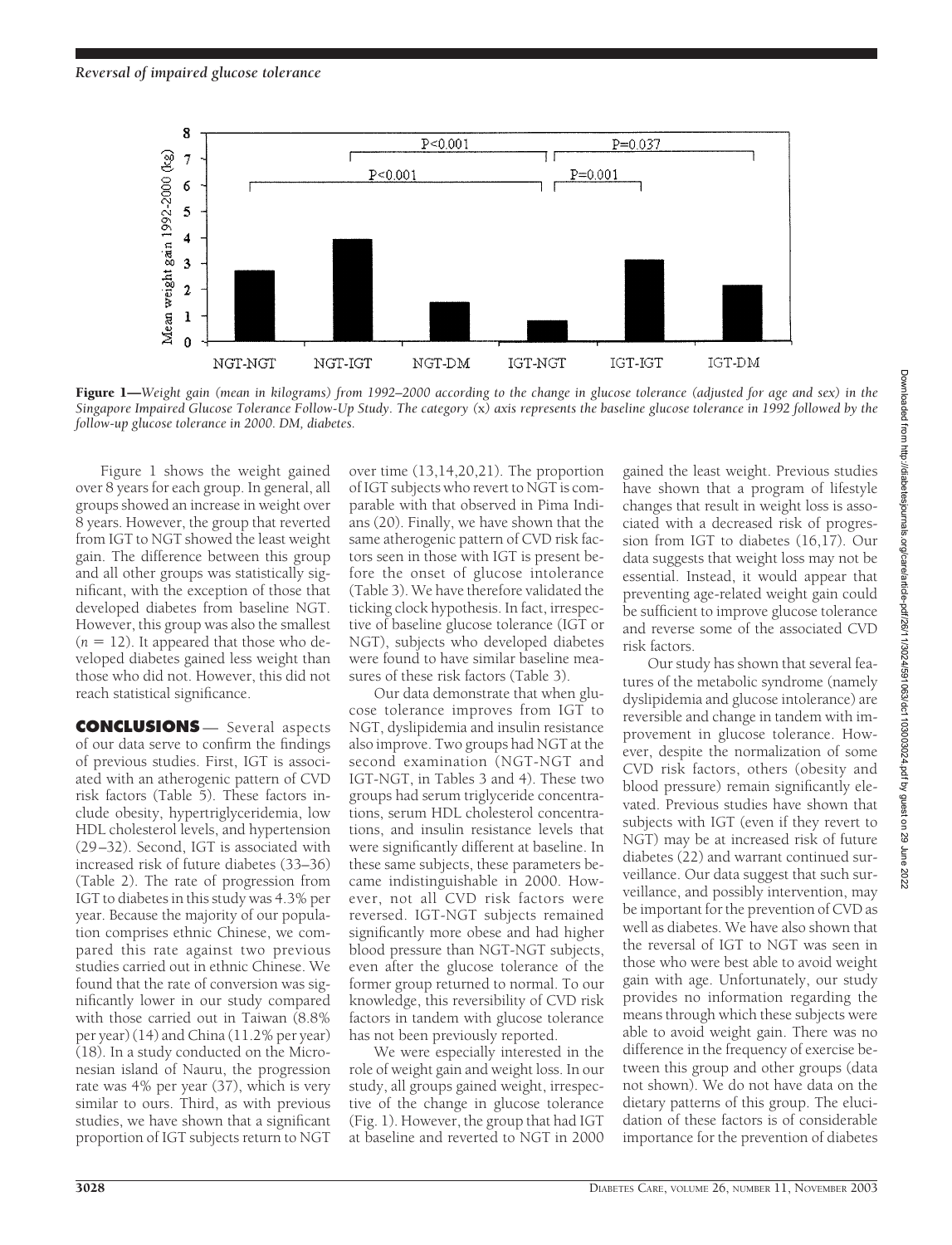and CVD and should be considered for future research in this field.

**Acknowledgments**— This study was funded by a research grant from the National Medical Research Council (NMRC/0382/1999).

#### **References**

- 1. Klein R: Hyperglycemia and microvascular and macrovascular disease in diabetes. *Diabetes Care* 18:258–268, 1995
- 2. Grundy SM, Benjamin IJ, Burke GL, Chait A, Eckel RH, Howard BV, Mitch W, Smith SC Jr, Sowers JR: Diabetes and cardiovascular disease: a statement for healthcare professionals from the American Heart Association. *Circulation* 100:1134–1146, 1999
- 3. The National Cholesterol Education Program (NCEP) Expert Panel on Detection, Evaluation, and Treatment of High Blood Cholesterol In Adults: Executive Summary of The Third Report of The National Cholesterol Education Program (NCEP) Expert Panel on Detection, Evaluation, and Treatment of High Blood Cholesterol In Adults (Adult Treatment Panel III). *JAMA* 285:2486–2497, 2001
- 4. Cohen O, Norymberg K, Neumann E, Dekel H: Complication-free duration and the risk of development of retinopathy in elderly diabetic patients. *Arch Intern Med* 158:641–644, 1998
- 5. Marshall G, Garg SK, Jackson WE, Holmes DL, Chase HP: Factors influencing the onset and progression of diabetic retinopathy in subjects with insulin-dependent diabetes mellitus. *Ophthalmology* 100:1133–1139, 1993
- 6. Nathan DM, Singer DE, Godine JE, Harrington CH, Perlmuter LC: Retinopathy in older type II diabetics: association with glucose control. *Diabetes* 35:797–801, 1986
- 7. Nathan DM, Singer DE, Godine JE, Perlmuter LC: Non-insulin-dependent diabetes in older patients: complications and risk factors. *Am J Med* 81:837–842, 1986
- 8. Haffner SM, Stern MP, Hazuda HP, Mitchell BD, Patterson JK: Cardiovascular risk factors in confirmed prediabetic individuals: does the clock for coronary heart disease start ticking before the onset of clinical diabetes? *JAMA* 263:2893–2898, 1990
- 9. McPhillips JB, Barrett-Connor E, Wingard DL: Cardiovascular disease risk factors prior to the diagnosis of impaired glucose tolerance and non-insulin-dependent diabetes mellitus in a community of older adults. *Am J Epidemiol* 131:443–453, 1990
- 10. Klein BE, Klein R, Lee KE: Components of the metabolic syndrome and risk of cardiovascular disease and diabetes in beaver

dam. *Diabetes Care* 25:1790–1794, 2002

- 11. Perry IJ, Wannamethee SG, Walker MK, Thomson AG, Whincup PH, Shaper AG: Prospective study of risk factors for development of non-insulin dependent diabetes in middle aged British men. *BMJ* 310: 560–564, 1995
- 12. Njolstad I, Arnesen E, Lund-Larsen PG: Sex differences in risk factors for clinical diabetes mellitus in a general population: a 12-year follow-up of the Finnmark Study. *Am J Epidemiol* 147:49–58, 1998
- 13. Mykkanen L, Kuusisto J, Pyorala K, Laakso M: Cardiovascular disease risk factors as predictors of type 2 (non-insulindependent) diabetes mellitus in elderly subjects. *Diabetologia* 36:553–559, 1993
- 14. Chou P, Li CL, Wu GS, Tsai ST: Progression to type 2 diabetes among high-risk groups in Kin-Chen, Kinmen: exploring the natural history of type 2 diabetes. *Diabetes Care* 21:1183–1187, 1998
- 15. Jacobsen BK, Bonaa KH, Njolstad I: Cardiovascular risk factors, change in risk factors over 7 years, and the risk of clinical diabetes mellitus type 2: the Tromso study. *J Clin Epidemiol* 55:647–653, 2002
- 16. Knowler WC, Barrett-Connor E, Fowler SE, Hamman RF, Lachin JM, Walker EA, Nathan DM: Reduction in the incidence of type 2 diabetes with lifestyle intervention or metformin. *N Engl J Med* 346:393– 403, 2002
- 17. Tuomilehto J, Lindstrom J, Eriksson JG, Valle TT, Hamalainen H, Ilanne-Parikka P, Keinanen-Kiukaanniemi S, Laakso M, Louheranta A, Rastas M, Salminen V, Uusitupa M: Prevention of type 2 diabetes mellitus by changes in lifestyle among subjects with impaired glucose tolerance. *N Engl J Med* 344:1343–1350, 2001
- 18. Pan XR, Li GW, Hu YH, Wang JX, Yang WY, An ZX, Hu ZX, Lin J, Xiao JZ, Cao HB, Liu PA, Jiang XG, Jiang YY, Wang JP, Zheng H, Zhang H, Bennett PH, Howard BV: Effects of diet and exercise in preventing NIDDM in people with impaired glucose tolerance: the Da Qing IGT and Diabetes Study. *Diabetes Care* 20:537– 544, 1997
- 19. Chiasson JL, Josse RG, Gomis R, Hanefeld M, Karasik A, Laakso M: Acarbose for prevention of type 2 diabetes mellitus: the STOP-NIDDM randomised trial. *Lancet* 359:2072–2077, 2002
- 20. Saad MF, Knowler WC, Pettitt DJ, Nelson RG, Mott DM, Bennett PH: The natural history of impaired glucose tolerance in the Pima Indians.*N Engl J Med* 319:1500– 1506, 1988
- 21. Qiao Q, Keinanen-Kiukaanniemi S, Rajala U, Uusimaki A, Kivela SL: Risk for diabetes and persistent impaired glucose tolerance among middle-aged Finns. *Diabetes Res Clin Pract* 33:191–198, 1996
- 22. Saad MF, Knowler WC, Pettitt DJ, Nelson

RG, Bennett PH: Transient impaired glucose tolerance in Pima Indians: is it important? *BMJ* 297:1438–1441, 1988

- 23. Motala AA, Omar MA, Gouws E: Transient impaired glucose tolerance in South African Indians does not carry a risk for progression to NIDDM. *Diabetes Care* 20: 1101–1107, 1997
- 24. Bourn DM, Williams SM, Mann JI: Distinguishing between persistent and transient impaired glucose tolerance using a prediction model. *Diabet Med* 9:744–748, 1992
- 25. Nijpels G, Popp-Snijders C, Kostense PJ, Bouter LM, Heine RJ: Cardiovascular risk factors prior to the development of noninsulin-dependent diabetes mellitus in persons with impaired glucose tolerance: the Hoorn Study. *J Clin Epidemiol* 50: 1003–1009, 1997
- 26. Tan CE, Emmanuel SC, Tan BY, Jacob E: Prevalence of diabetes and ethnic differences in cardiovascular risk factors: the 1992 Singapore National Health Survey. *Diabetes Care* 22:241–247, 1999
- 27. Alberti KG, Zimmet PZ: Definition, diagnosis and classification of diabetes mellitus and its complications. Part 1: diagnosis and classification of diabetes mellitus provisional report of a WHO consultation. *Diabet Med* 15:539–553, 1998
- 28. Matthews DR, Hosker JP, Rudenski AS, Naylor BA, Treacher DF, Turner RC: Homeostasis model assessment: insulin resistance and beta-cell function from fasting plasma glucose and insulin concentrations in man. *Diabetologia* 28:412– 419, 1985
- 29. Lim SC, Tai ES, Tan BY, Chew SK, Tan CE: Cardiovascular risk profile in individuals with borderline glycemia: the effect of the 1997 American Diabetes Association diagnostic criteria and the 1998 World Health Organization Provisional Report. *Diabetes Care* 23:278–282, 2000
- 30. Laakso M, Barrett-Connor E: Asymptomatic hyperglycemia is associated with lipid and lipoprotein changes favoring atherosclerosis. *Arteriosclerosis* 9:665–672, 1989
- 31. Burchfiel CM, Hamman RF, Marshall JA, Baxter J, Kahn LB, Amirani JJ: Cardiovascular risk factors and impaired glucose tolerance: the San Luis Valley Diabetes Study. *Am J Epidemiol* 131:57–70, 1990
- 32. Capaldo B, Tutino L, Patti L, Vaccaro O, Rivellese A, Riccardi G: Lipoprotein composition in individuals with impaired glucose tolerance. *Diabetes Care* 6:575–578, 1983
- 33. Larsson H, Lindgarde F, Berglund G, Ahren B: Prediction of diabetes using ADA or WHO criteria in post-menopausal women: a 10-year follow-up study. *Diabetologia* 43:1224–1228, 2000